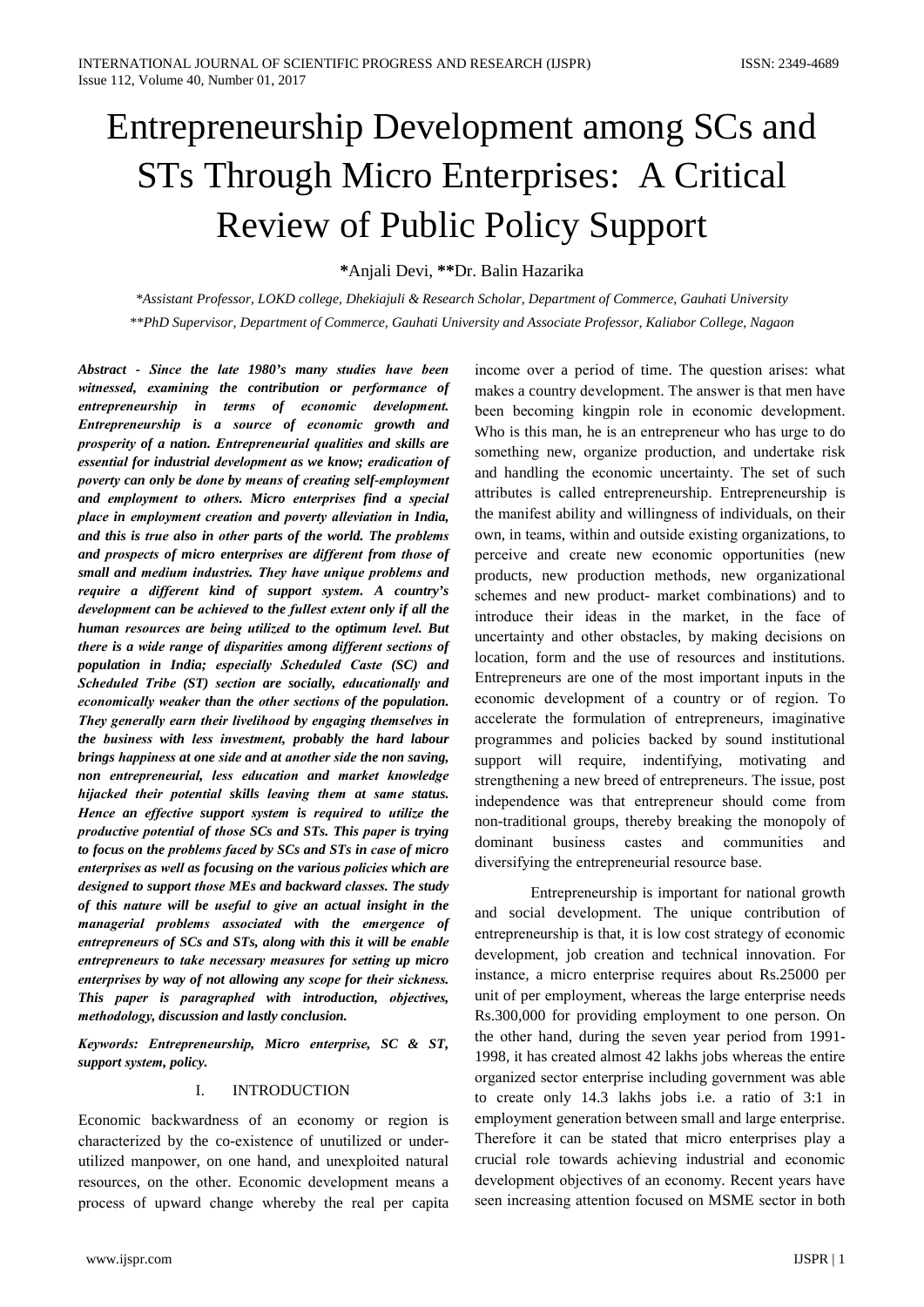developed and developing countries. This is partly because MSMEs are seen as a potentially important source of employment generation, especially for the unskilled and semi-skilled. They also posses the potential as an engine of growth, it is therefore important to create a favorable environment that allows them to expand and prosper.

What is exactly a micro enterprise? The present definition of SSI has introduced as MSMED act 2006 (micro, small and medium enterprises) operational from 2<sup>nd</sup> October with the objective of promoting, developing, and enhancing the competitiveness of micro, small and medium enterprises. The act classifies micro, small and medium enterprises as manufacturing and servicing enterprises and the investment limit have been increased.

#### $\Pi$ . **MANUFACTURING**

Micro: investment in plant & machinery not more than Rs.25 lakhs.

Small: investment in plant  $&$  machinery more than Rs.25 lakhs but less than Rs. 5 crores

Medium: investment in plant & machinery more than Rs. 5 crores but less than Rs. 10 crores.

#### Service:

Micro: investment in equipment not more than Rs. 10 lakhs.

Small: investment in equipment more than Rs. 10 lakhs but less than Rs. 2 crores

Medium: investment in equipment more than Rs. 2 crores but less than 5 crores.

The limit has been increased over the years in terms of investment ceiling due to rising cost. The problems and prospects of micro enterprises are different from those of small and medium industries. Though India has clearly defined MSMEs by the MSMED Act 2006, micro enterprises need different treatment and policy initiatives for their development. MEs find it difficult to enjoy or make use of maximum benefit of different national state industrial policies. Though policies are normally developed for micro, small and medium, as well as large and mega industries, policy support may not be applicable or accessible for the ME support, and ME issues do not figure in such policies.

Micro enterprises are important, since they provide employment to youth in rural and urban areas and are created informally. MEs are seen as activities of family business, of low investment, serving the basic needs. They find markets locally. Besides, they hardly depend on macro-economic policies or sophisticated technology, and are out of the tax regime. In India, the traditional arts and crafts; other hereditary artisans like cobblers, carpenters,

www.ijspr.com

goldsmiths, barbers. tailors. blacksmiths. dhobis: agriculture, horticulture, sericulture and fisheries based on post- harvesting activities; engineering, chemical, electrical, automobile, service activities etc, have been treated as village industries/ rural industries or micro industries. They contribute more to the development of local economy. In today's global economic scenario, there is a need to expand and bring them into value chains and develop other MEs more professionally based on the micro and macro- economic policies for better job creation and economic growth. Apart from traditional ones, new generation MEs cover many other activities. Hence, deliverable policy measures are to be designed to achieve the target of the development of MEs. In India, efforts are being made to provide a better platform for individuals and groups for creation of MEs. It is observed that there are no shortcuts to developing entrepreneurial culture in the society. The solutions for ME problems need special attention, with approachable and operative schemes. After the MSMED Act 2006, there has been no specific ME development policy by the government of India or any of the states. However, there have been industrial policies, bio-technology policies, IT policies, infrastructure policy, tourism policy, SEZ (Special Economic Zone) policy, wine policy, etc. Keeping in mind all available support offered in the industrial policies and other programmes (not related to industrial policies) which are meant for micro enterprises creation, development and sustenance, holistic approach has to be made and the problems of MEs addressed. Though many policies or schemes are implemented for the MEs to achieve the economic goals, yet everything will be failed if all the human resources are not being utilized to the fullest extent. Only the people of a nation can bring the ultimate development in every field. Though India is a labour- surplus economy, but it is revealed that low labour force is a cause for serious concern for development of micro enterprises in the country. There is a wide range of disparities among different sections of population in India. Especially, the Scheduled Caste (SC) and Scheduled Tribe (ST) section of the population are socially, educationally, economically weaker than the other sections of the population. This disparity is perceived in terms of productivity of agriculture, per capita income, unemployment, absence of market and marketing facilities and lack of alternative subsidiary occupation in the village and other industries. It is interesting to note that more and more SC/ST people are coming forward looking for entrepreneurial activities like livestock, Eri, muga, paat, handloom and handicrafts, food processing etc. Another aspect also observed that culture of SC/ST people in the country is characterized by subsistence occupational pattern and restricted consumption due to lack of awareness and literature norms. Hence, neither the local supply of resources nor any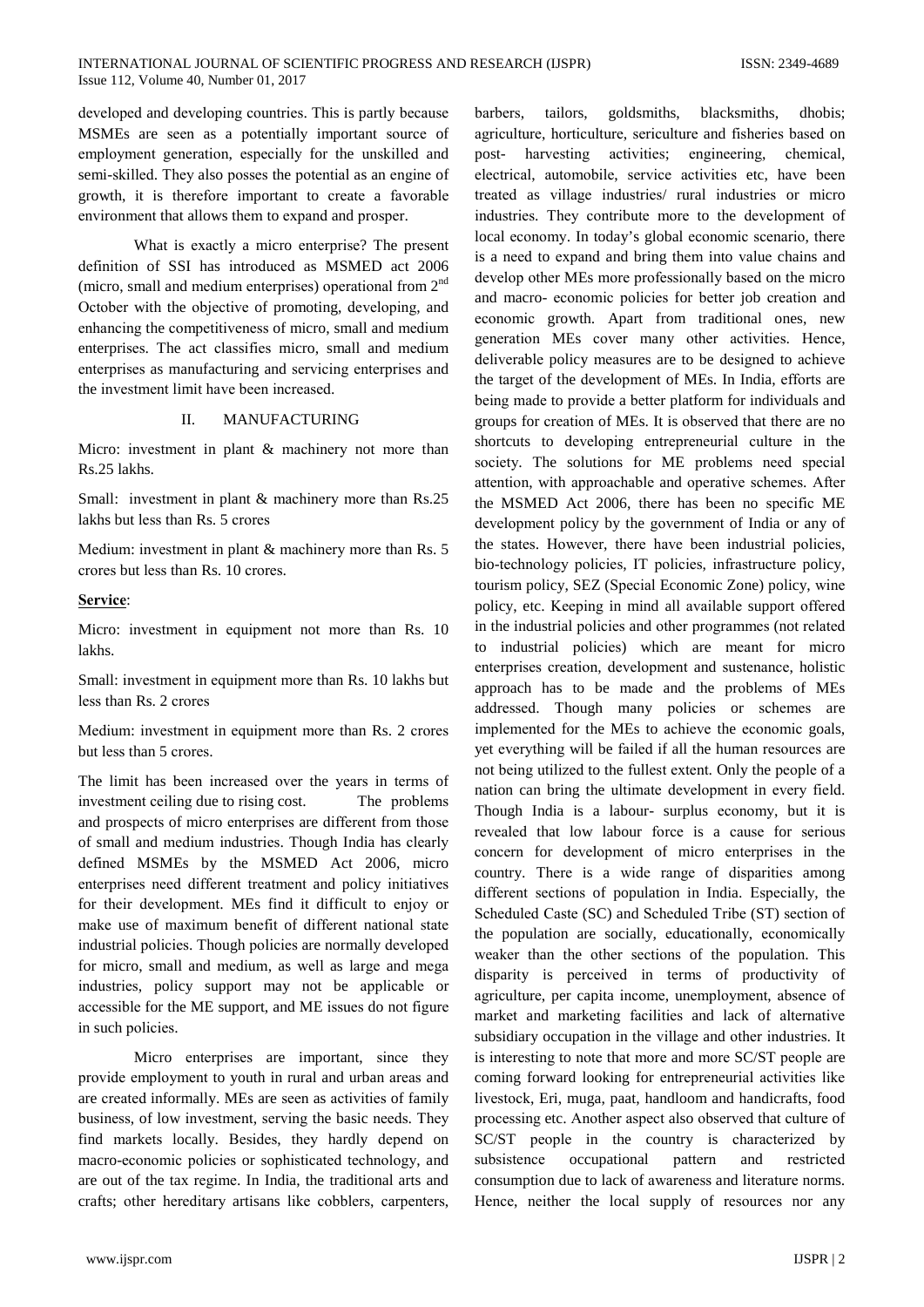demand force operates effectively to take risk to promote industrialization. Hence, entrepreneurial activities are very less in the nation.

The main aim of micro enterprises is to make the rural community self-reliant, generate income within the community and to provide employment to rural people, also to reduce migration from rural to urban areas. Finally within the available infrastructure and resources, the entrepreneur can promote his entrepreneurial capability as well as induce economic growth. Therefore in this paper, it is being tried to focus on the potentiality of those SCs  $\&$ STs only the means to end to help the emergence of healthy, talented and successful entrepreneurs those can take over responsibility among them for their economic growth by establishing micro enterprises as well as trying to put effort for building an effective support system.

#### $III$ STATEMENT OF THE PROBLEM

This study aims at understanding the problems or needs of micro enterprises as well as it will give an insight in managerial problems associated with the emergence of entrepreneurs of SC/ST, present support system, policies available, and how the problems need to be addressed and policies to be implemented. The government effort to push the idea of ME has been continuously increasing. Concepts like rural industries, village industries and cottage industries and service industries all denote micro enterprises. Studies on rural industrialization, micro enterprises suggest measures to tackle the problems of micro enterprises. The suggestions have been well taken by the policy makers who had devised many schemes and created many agencies. To achieve the objectives of the schemes for micro enterprises, the development- delivery mechanism has to be identified. It is in this context, the paper intends to review the problems of ME among SCs and STs, discuss suitable mechanism for addressing them and make recommendations for implementing the industrial policies and also poverty alleviation programmes for the development of micro enterprises.

#### IV. OBJECTIVES OF THE STUDY

- (1) To study the various problems related to Micro enterprises.
- (2) To indentify the policy support and schemes available to SC & ST entrepreneurs among micro enterprises.
- (3) To suggest steps to strengthen the delivery system.

#### $V_{\cdot}$ **REVIEW OF LITERATURE**

So far a number of studies in this area of research have been conducted by researchers, academicians, and non-government agencies. Before going to the details of the study, some view of different authors has been quoted in the context on small entrepreneurs:

Schumpeter, (1961). Suitable environment, intuition in grasping the essential factors influenced emall entrepreneurship development.

Staley & Morse,  $(1965)$ . Quality and services in industrial advice, managerial training and industrial research are the factors contributed to development of entrepreneurship.

Levine, (1969), Status mobility system where status is attained through outstanding performance, initiative, achievement influenced reliance and training entrepreneurs' performance.

McClelland, (1969), Need for achievement through self study, goal setting and inter personal support, keen interest in situations involving moderate risk, desire for taking personal responsibility, concrete measures of task anticipation  $\sigma f$ future possibility, performance, organizational skills, energetic and novel activity are some factors influenced important entrepreneurship development.

Christopher, (1969), his views that high demand for product and experience in the line of business is encouraging factors for entrepreneurship development.

Hagen, (1971), creative personality, high need for achievement, need for order and need for autonomy, creative problems solving ability, positive attitudes are leads entrepreneurship development.

R.P. Sinha on "Some Problems of Small Scale Industries" (1979) observed that the government purchase schemes in Bihar were not encouraging to development of small entrepreneurs in the region. He recommends the setting up of a "Development consortia" and creation of a trade centre to boost the marketing SSE's products.

T. Subbi. Reddy, in his study (1981) observed that nearly eighty percent of the entrepreneurs not aware about government schemes. He emphasized the wide publicity of Government schemes through advertisement media and suggested the subsidy must be simple.

Manohar. U. Despande, (1982), viewed involvement of development agency regarding management expertise so that extended entrepreneurial environment among local youth.

Inderjeet Dagar, (1993), revealed that management of human resource is important factor for the development of SSEs. He recommended systematic and scientific management of human resources development.

S. K. Bansal, (1992), advocated few mechanisms i.e. net worth to fixed assets, net sales to turnover, net sales to gross working capital etc. with the help of the device, the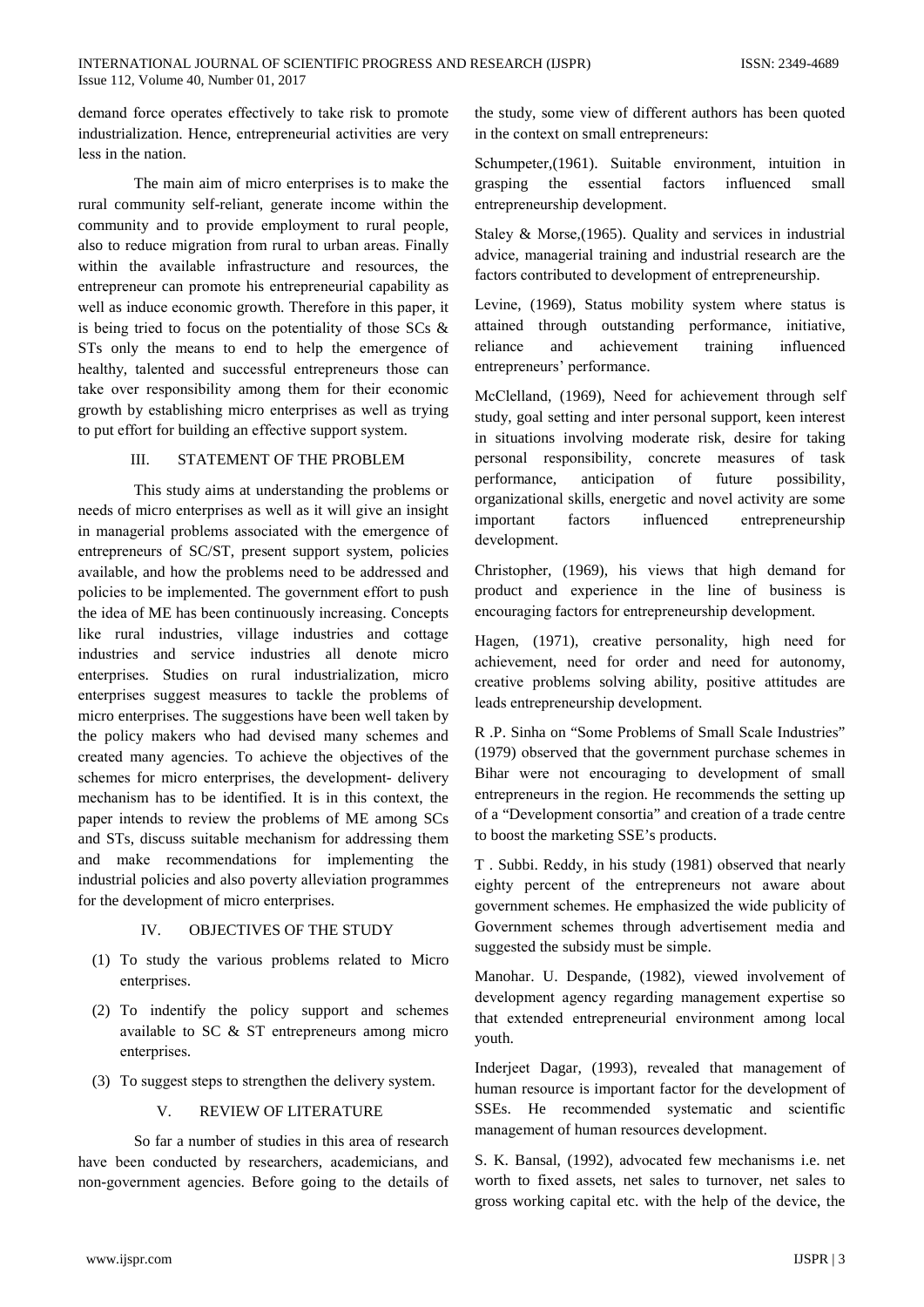financial institution should ensure before sanctioning of loan about the future prospects of the produce and service.

A. K. Sharma (1976) stated that sixty percent of surviving units were not managing their finance properly. According to him, availability of bank finance would solve the problems of small entrepreneurs in the region.

N. B. Dey, (1980), mentioned that most of the entrepreneurs do not attend any regular courses on management. He recommends that the entire development agency involved for the development of small enterprise should rightly come forward to ensure speedy utilization of fund for true purpose.

P. Baishy, (1986), revealed that cottage industries are gradually under developed due to lack of innovation in technology. He opined that cottage and small scale industries can provide more employment opportunities in the region.

The word 'caste' has the origin from the Portuguese word 'caste' which means a race, a breed. The British government had issued Government of India (Scheduled Castes) order, 1935 specifying certain classes as scheduled castes. In India, the word caste is used to denote a varna, a gotra or jati. Scheduled castes are those castes mentioned in the scheduled castes order of the government of India in August, 1950 (Victor, 2000). Scheduled castes and scheduled tribes have been mentioned in the clause 24 and 25 of articles 366 of the constitution in the social structure and have inadequate share in trade, industry and commerce. For centuries, backward classes were deliberately kept away from education, knowledge and culture on religious ground (Wankhede, 1999). The entrepreneurs belonging to backward classes have lower technical profile which naturally cripples them while carrying their business (Lokhande A., 1993). It should be noted that due to poor financial position, SC/STs students cannot afford the high profile technical and professional courses. In addition, they do not have easy access to bank finance as they hardly possess property required for pledging with the bank. Social discriminations, high illiteracy rate, inherent poverty are some of the major obstacles resulting in low profile entrepreneurship among SC/STs. Another research scholar observed that financial assistance rendered by MPBDC and banks under 20 point economic programmes were found to be instrumental in raising economic status of the beneficiaries from backward classes (Dahiwale, 1986).

#### METHODOLOGY OF THE STUDY VI.

The data used in this paper is of secondary nature. Research documents and other literature relevant to the topic have been reviewed. For the purpose of the study, the required information has been compiled from the Annual Survey of industries, study reports of task force on MSME and other related reports. An effort has been made to suggest ways for implementing programmes by relating problems, schemes, and delivery mechanism.

This paper is written in four segments:

- Firstly, Policy support for MSMEs and for  $(i)$ SCs/STs, both at the Central and State (NER) level are reviewed.
- Secondly, Schemes and various programmes  $(ii)$ run by different agencies, which are available Entrepreneurship Development for are analyzed.
- Thirdly, critically analyzed the policies and  $(iii)$ schemes.
- $(iv)$ Lastly, a discussion has been made on the support system and has concluded the paper with some suggestive steps to strengthen the delivery mechanism.

#### VII. PROBLEMS OF MICRO ENTERPRISES: AN **EMPIRICAL PERSPECTIVE**

### Indian perspective:

Many studies, reports research works have been undertaken by scholars and authorities in the field pertaining to the problems of MEs. However, these studies have been in the form of indentifying the problems of village or cottage industries, small scale industries (SSI), medium and large industries. Now micro industries fall in the fold of village and cottage industries. Hence the problems of micro industries or micro enterprises can be drawn from the studies on village or cottage industries and SSIs.

K. Sundar and T. Srinivasan (2009) argue that there is need for a rural industrial policy to overcome the problems related to rural industrialization. Patel (2004) is of the view that lack of coordination among the various poverty alleviation programmes of rural industrialization is a serious lacuna. Manon (2007) has observed in his article that too many schemes, too many government agencies, dual governments, high leakage of financial assistants and role ambiguity have made little impact on rural poverty and growing rural unemployment. A clear cut policy for rural industrialization is to be evolved to address to the likely pitfalls in the road to rural industrialization.

### Global perspective:

Keith Psaila on observing the problems of micro enterprises, indentifies two major policy issues that aim at improving the efficiency of micro enterprises, indentifies two major policy issues that aim at improving the efficiency of micro enterprises and policies that encourage entrepreneurship. Micro enterprise Fact Sheet Series,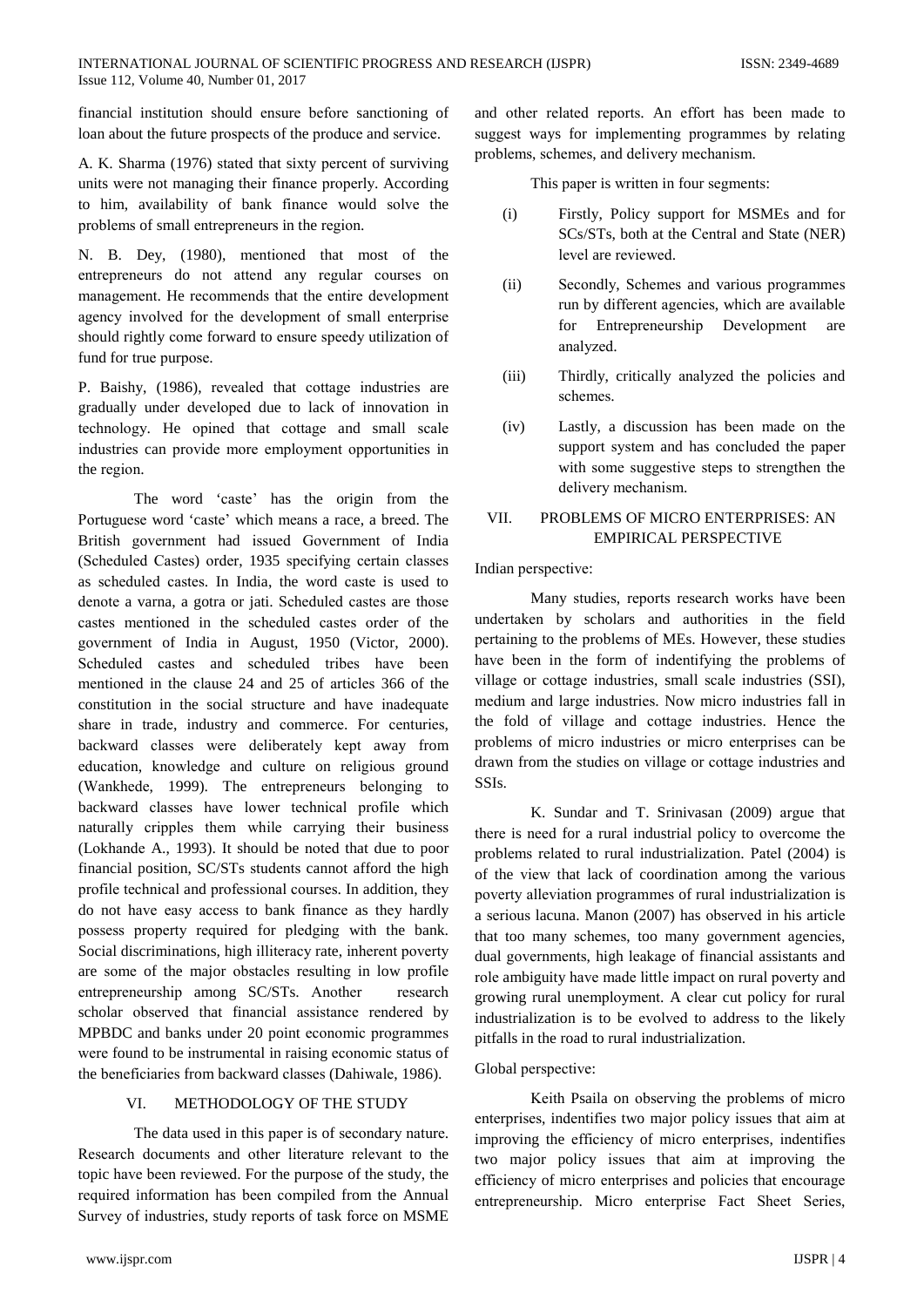(spring 2005) indentifies problems such as lack of continuous support by government, lack of funds for innovation, effectiveness, learning and dissemination. According to "A micro enterprise development policy Agenda USA", problems of the ME are related to infrastructure, technical and financial assistance, private market and capital accessibility, entrepreneurship and health policies. Working paper 4 on financial support for micro and small enterprises in Thailand (1999) indentifies problems such as lack of quality of entrepreneurship, skill to manage finance, market, and so on. The administrative/ red tape, clearances, laws and absence of life-long learning are considered as problems of MEs. The High Level Meeting on Micro Enterprises (HLMME) during APEC 2002 in Mexico has indentified problems such as lack of information and knowledge, unfavorable policy and regulatory environment, limited access to financial services, lack of opportunity to access modern technology, particularly information and communication technology, lack of basic management skills, techniques, and limited access to existing capacity building programmes. A study of Micro Enterprise Development Programme (MEDEP) of Nepal (2006) indentified ME problems such as market, technical skill development, policy changes, value chain, capacity building, advice and support.

#### Problems of SCs & STs:

As all the entrepreneurs under study belonging to economically backward families i.e. SCs & STs, they have to face a lot of difficulties. Economically poor position inherited by them is one of the major difficulties. Moreover, delays in financial assistance, lack of proper education regarding entrepreneurial activities as well as not having proper knowledge on the support system available for them, are the main problems. Social discrimination based on caste system is a cause for slow growth of entrepreneurship. People from backward classes generally involve themselves in traditional entrepreneurial activities wherein the rate of return on their investment is much lower. The fear of loss and uncertainty did not allow them to expand the entrepreneurial activities. Many a times, these weaker sections are unable to unable to provide security to the banks finance to meet the requirements of working capital and had to borrow from money lenders at exorbitant interest rates.

#### Public policy support for micro enterprises in India:

Since the independence, India has made constant and continued efforts to promote industrialization through policy support. There have been industrial policies from 1948 to 1990-91, which were protective and uncompetitive in the world market. After the liberalization industrial policies have been framed to enable industries to compete in the international markets. These policies defined manufacturing industries based on the investment in plant and machineries from time to time to administer the incentives and concessions. However, the Government of India had announced its MSME development Act in 2006. The MSMED Act includes manufacturing and service sectors. The Act gave a legal frame to MSMEs. The MSMED Act is a guideline for all the state policies, based on which states formulate industrial policies to promote MSME development. To facilitate FDI (Foreign Direct Investment) in MSMEs, FDI policy was introduced removing the 24 percent equity restriction in the case of MSMEs. In March 2007, a third package for the promotion of micro and small enterprises was announced accordingly. The limited Liabillity Partnership (LLP) Act, 2008 provides limited liability and corporate entity to MEs. Credit policies for MSMEs are very important for the development of MSMEs. SIDBI plays a vital role in the institutionalization of credit flow to MSMEs.

State industrial policies are basically intended to attract investment and ensure employment generation in their respective states, based on the natural resource, human resources and the capacity of the state government to offer various fiscal incentives. States are generally implementing their industrial development programmes through District Industries Centre (DIC) and other industrial development support organizations.

The Government of India is presently evolving programmes on the basis of MSMED Act 2006. Industrial development policies are formulated by the Union Department of Industrial Policy and Promotion (DIPP), Ministry of Industry and Commerce. A number of promotional schemes have been launched to help the MSMEs to compete in global markets. States are also making their best efforts to focus industrialization as major area of development.

### **Ministry of MSME schemes**

The Ministry of MSME has the following programmes to its credit to promote the development of MSMEs both at the Central as well as State level:

- Surveys, studies and policy research
- Assistance to training institutions (PI scheme)
- $\bullet$ Rajiv Gandhi Udyami Mitra Yojana (RGUMY)

Schemes implemented through KVIC

- Scheme of Fund for Regeneration of Traditional Industries (SFURTI)
- Prime Minister's Employment Generation Programme (PMEGP)
- Product Development, Design Intervention and Packaging (PRODIP)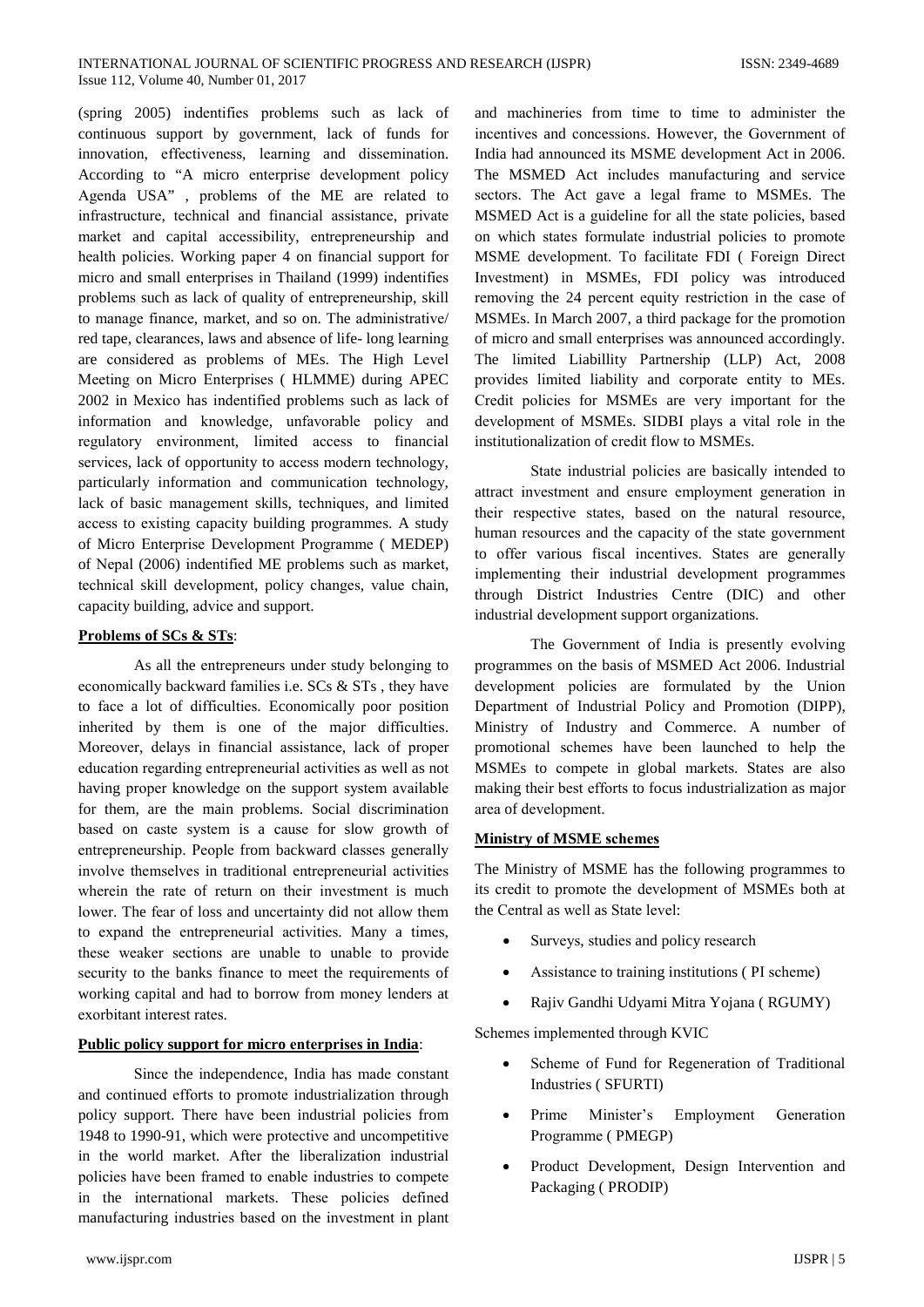- Khadi Karigar Janashree Bima Yojana for khadi artisans
- Interest subsidy eligibility certification (ISEC)

Schemes implemented through NSIC

- Marketing assistance scheme
- Performance and credit rating scheme

The above schemes are designed to help MSMEs, and are operated through different institutions. The Ministry of MSMEs offers schemes for individuals, and groups of entrepreneurs, to institutions for assessing the current status of MSMEs, for upgrading the institutions, for providing escort services to entrepreneurs to KVIC specially focus on artisan sector and rural enterprise development. KVIC provides financial assistance, product design and development, insurance, encouragement to prompt repayment of loan by artisans. NSIC helps the entrepreneurs to market their products, and makes assessment of the enterprise for creditworthiness.

Under newly launched MSME policy, the Development Commissioner (DC) operates a number of schemes for promoting of the MSME sector. They are:

- National Manufacturing Competitiveness Programme (NMCP) schemes.
- Micro & Small Enterprises Cluster Development Programme (MSE-CDP)
- Scheme for capacity building
- Credit Linked Capital Subsidy Scheme for technology up-gradation.
- Credit Linked Capital Subsidy Scheme for technology up-gradation
- Credit Guarantee Scheme-collateral free loans up to a limit of Rs. 50 lakh for individual MSEs.
- 9000/ISO/ 14001  $ISO$ Certification reimbursement scheme
- SME MDA Market Development Assistance scheme for participation in international exhibitions/fairs
- Purchase and price preference policy
- Mini tool rooms assistance
- Assistance to entrepreneurship development institutes
- Scheme of micro finance programme
- Scheme of National Award

Scheme to support 5 selected universities/  $\bullet$ colleges to run 1200 entrepreneurship clubs.

From the above mentioned schemes of MSME, some schemes give special importance to SCs and STs. Some of them are:

(i) MSE- CDP: The Ministry of MSME has adopted cluster development approach as a key strategy for enhancing productivity and competitiveness as well as capacity building of MSEs and their collectives in the country. Under this scheme the Govt provides assistance in setting up Common Facility Centres (CFC), in which Govt give assistance for project fund of Rs. 15 crore and 50% and more for SC/ST/ women entrepreneurs.

(ii) Market assistance (SME-MDA): This is a GoI initiative for adoption of modern marketing techniques by MSMEs, consistent with the requirement of global markets. The scheme is divided into eight sub-components, and GoI assistance is available in various proportions. Funding support to MSMEs belonging to North-Eastern Region for participation in marketing events Funding for participation of MSMEs in State/District level local exhibitions/trade fairs support (reimbursement) Re-imbursement up to Rs.75,000 per unit(North–East) for space charge, to and fro and transport charges The total re-imbursement up to Rs.30,000per unit for SC/ST/woman/physically handicapped entrepreneurs, and Rs.20,000per person for other MSME units for participation in state and district level trade fairs.

(iii) National Awards: The MoMSME with a view to recognizing the efforts and contribution of MSMEs, gives National Awards annually to selected entrepreneurs and enterprises under the scheme of National Awards. Innovative works can only be possible with greater ambitions and visionary spirit of the entrepreneurs. Hence, entrepreneurs are categorized in different categories and offered assistance with cash price which varies section to section like Rs. 1 lakh, Rs. 0.75 lakh, Rs. 0.50 lakh, Rs. 0.20 lakh etc. in this respect, special national award of Rs. 1 lakh is given to SC/ST entrepreneurs and special recognition award is given to MSMEs of NER scoring above 80% and 50%.

Apart from the MSME policy and schemes, different programmes are being implemented as poverty alleviation programmes by different agencies and ministries for micro enterprise development. Some of them are<sup>.</sup>

- Urban development- Swarna Jayanti Shahari RozgarYojana (SJSRY)
- Rural Development-Swarnajayanti Gram Swarozgar Yojana (SGSY), noe restructured as National Rural Livelihood Mission (NRLM)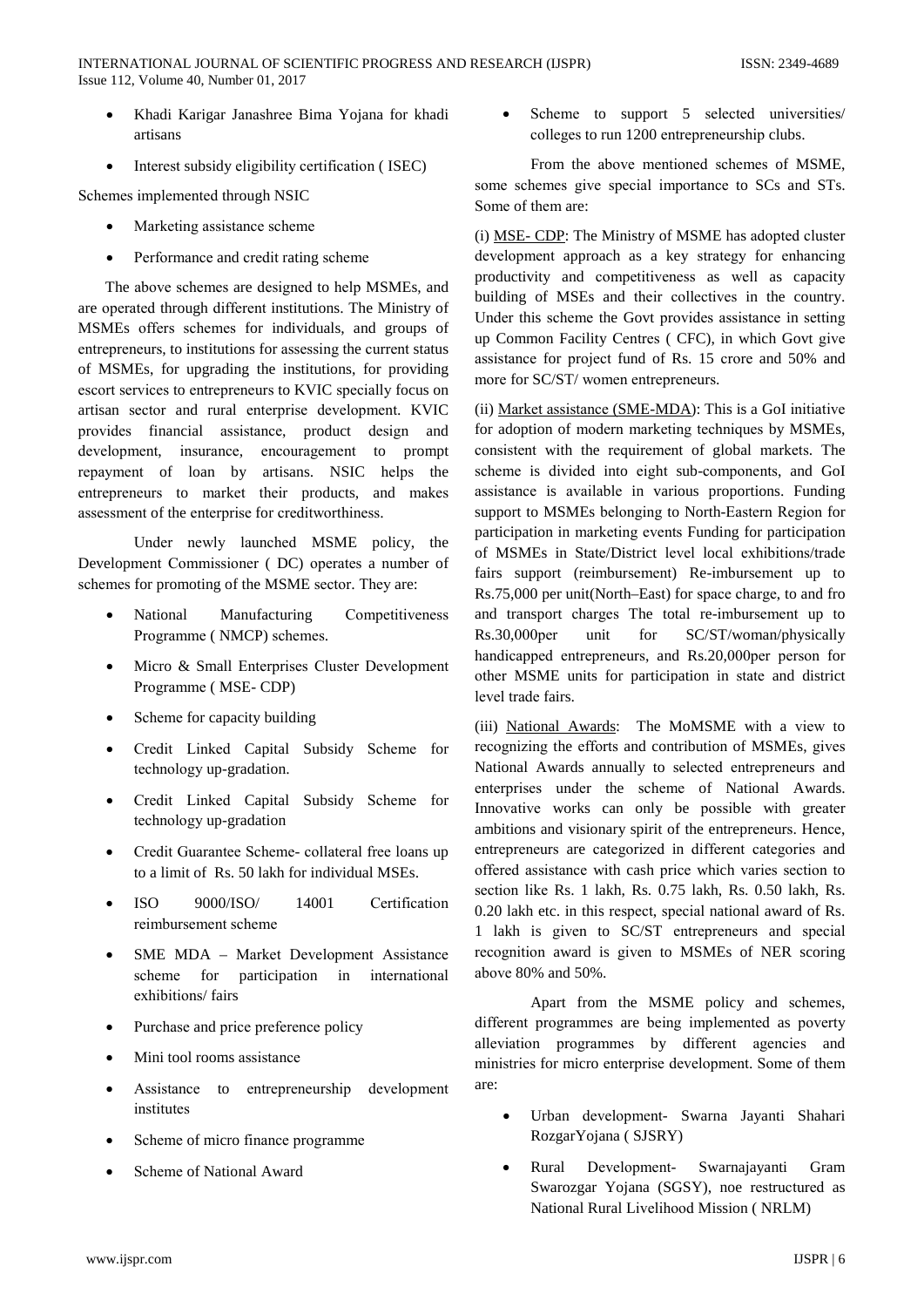- Horticulture under **National** Department **Horticulture Mission**
- Agriculture Department for post harvesting micro enterprises
- Ministry of textiles, Ministry of Food processing, Ministry of Tourism, Ministry of Industry and Commerce, Ministry of Social Justice
- Department of women and child welfare
- Development Commissioner, handicrafts
- Khadi and Village Industries commission and **Boards**
- Small Induatries Development Bank of India ( **SIDBI)**
- National Bank for Agriculture and Rural Development (NABARD)
- Many national institutes for  $R \& D$ , technology and entrepreneurship training

The above ministries, boards and institutions provide focused attention to the entrepreneurs in their respective fields. The above schemes aim at eradication of poverty through micro enterprise development, apart from helping the MSMEs.

### Poverty alleviation through micro enterprise development

Micro enterprise development is regarded as the best means for alleviating poverty, hence so many schemes and programmes are there. Some of the important ones are discussed below:

### Swarna Jayanti Shahari Rozgar Yojana

SJSRY is a micro enterprise development scheme for urban areas, implemented by the urban development authorities. The Ministry of Urban Development and Poverty Alleviation has reviewed the progress under SJSRY and recommended new programmes to overcome the problems in implementation. The new scheme of 2009 has five programmes for micro enterprises.

- 1. Urban Self-Employment Programme (USEP)
- $2^{1}$ Urban Women Self-Help Programme
- $\mathfrak{Z}$ . Skill Training for Employment Promotion amongst urban Poor (STEP-UP)
- 4. Urban Wage Employment Programme (UWEP)
- 5. Urban Community Development Network ( UCDN)

The scheme proposes skill training, wage employment training and cluster development focusing on business, service and industry (BSI) sectors. Programmes have subsidy and loan components.

### National Rural Livelihood Mission 2010

The draft background material on NRLM has brought out the following issues: the SGSY, centrally sponsored scheme implemented in all states except Delhi and Chandigarh since 1999, is primarily designed to promote self- employment oriented income generating activities for the BPL households in rural areas. The District Rural Development Agency (DRDA) of the Zila Panchayat is the implementing agency. The main focus is on the development of MEs in rural areas.

A review of SGSY by G. Bhaskara Rao has recognized the importance of small and medium enterprise creation and stressed on micro enterprises development. He recommends setting up new RUDSETI ( Rural Self-Employment Training Institute), and other training institutions and networking them.

However, industrial policies and schemes make no intervention in the SGSY. The upcoming NRLM scheme also stresses on the creation of MSMEs, but there is no dovetailing of the policy and the schemes.

### Prime Minister's Employment Generation Programme

The PMEGP is a micro enterprise promotion programme created by merging two schemes: The Rural Employment Generation Programme (REGP) and the Prime Minister's Rozgar Yojana (PMRY). The PMEGP is the only programme designed for micro enterprise promotion (Provision up to Rs. 25 lakh and Rs. 10 lakh for industry and service sectors respectively) with credit linked subsidy. The scheme is being implemented by three agencies: DIC, KVIC and KVIB. The targets are low compared to PMRY. KVIC does not have district offices and taluka offices, but KVIB has a district office with minimum staff. The DIC officials are the only coordinating officers.

### **Importance of District Industries Centres (DICs)**

The report of the Task Force on micro, small and medium enterprises  $(2009)$ has recommended strengthening the delivery system as follows:

"The District Industries Centres (DICs) should be strengthened with provision of modern IT- enabled communication facilities and re-training of human resource available with these institutions. As the DICs form the bedrock of MSME promotion, they should be urgently strengthened, revitalized and transformed to play a more active role in advocacy and capacity building for potential and existing entrepreneurs. Wherever viable, active involvement of the private sector for revamping the DIC network should be considered. Such re-engineering of the DICs may be supported by the Central Government." Though the DICs are important in the development of MEs, the new schemes for the development of ME for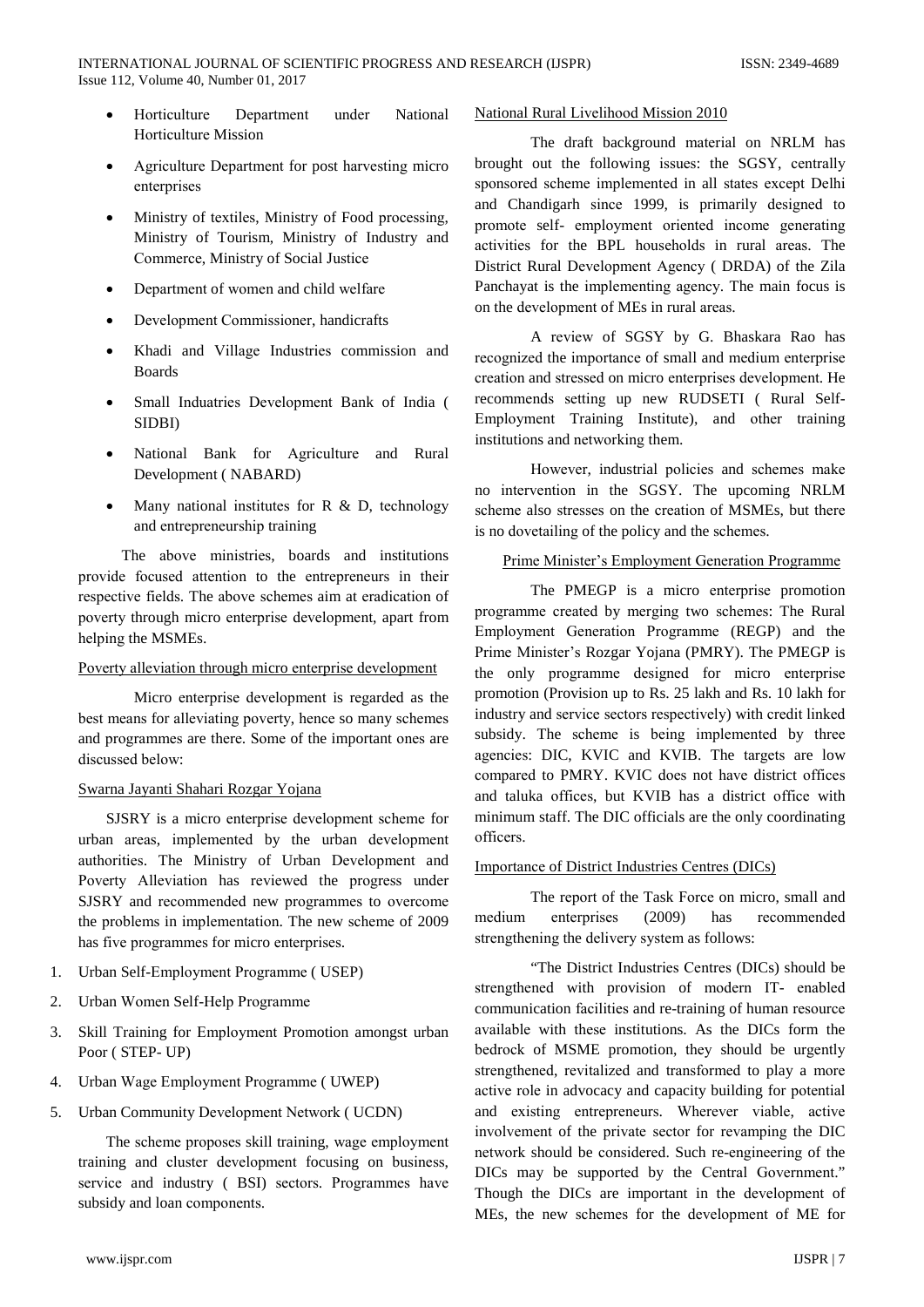poverty alleviation are routed through different ministries and agencies. This situation has led to very minimum use of trained, qualified human resource in the development of MEs for poverty alleviation through ME development programmes.

Some important decisions regarding MSMEs in the  $12<sup>th</sup>$ five year plan (2012-2017):

- Schemes of the ministry for installation of plants & equipments with advanced technology.viz CLCSS & NMCP components may be emerged with one scheme.
- Ministry of MSME has mandated to provide skill to 42 lacs parsons during the  $12<sup>th</sup>$  plan period.
- Ministry of MSME has adopted the Cluster approach as a key strategy for enhancing the technical & physical infrastructure.
- For maintenance of industrial estates, it is proposed to be set up Modular Industrial Estates. near centres of excellence like IITs.
- Cluster Development Programme of MSME (  $\bullet$ MSME- CDP) may be continued in  $12<sup>th</sup>$  plan period.
- For developing a good marketing infrastructure, testing facilities  $\&$  establishment of information dissemination centres and display cum exhibition centres may be required to set up during  $12<sup>th</sup>$  plan period.
- Public procurement policy has been recently introduced by the Government for MEMEs.

### **SC/ST & support systems:**

- For the economic development of SCs & STs, two national level institutions were set up: (i) Tribal Cooperative Marketing Development Federation in 1987 as an apex body foe State Tribal Development Cooperative Corporation, (ii) National Scheduled Caste & Scheduled Tribes Finance Development Corporation, primarily to act as a catalytic agent in developing scheme for employment generation and financing pilot projects. SC and ST development corporation provide economic assistance for self-employment projects.
- Special consideration is accorded to SC and St families under Integrated Rural Development Programme (IRDP), the most important poverty alleviation programme in the country. In the wage employment programme of Jawahar Rozgar Yojana, preference is given to SCs and STs and freed bonded labourers. It has also been provided

that 15% of the annual allocation must be spent on the items of work that directly benefit the SCs and ST<sub>s</sub>.

- Entrepreneurship Development Programme is specially arranged for SC/ST people which has widened the opportunities for SC & ST job seekers. At the end of 1990, there were 44.53 lakh SC and 11.48 lakh ST job seekers on the register of Employment Exchanges as compared to 19.69 lakh  $\&$  5.54 lakh respectively in 1981.
- Problems of SCs & STs are generally tackled by suitable streamlining of the mechanism of planning and implementation of programmes Special component Plan, Tribal Sub-Plan, and the schemes specifically targeted for welfare and development of SCs & STs.
- The National Scheduled Castes and Scheduled Tribe Finance Development Corporation would take up projects for the benefit of SCs & STs. In addition, the federation would organize training courses to provide skills.
- The Tribal Cooperative Marketing Development Federation through the State Tribal Development Cooperative Corporation would organize and collection of minor forest produce in such a way as to ensure reasonable returns to tribals. A new policy on Minor forest produce in relation STs will be formulated.
- The functioning of cooperative institutions like Large Multipurpose Cooperative Society ( LAMPS) in triabal areas has been reviewed to meet the genuine needs of tribal people in forests. credit, marketing of minor forest produce and supply of essential commodities.
- Limited access to credit for consumption and production purposes has resulted in increased dependence of SCs and STs on money lenders. Hence initiatives have taken to increase the limit of credits from bank and cooperative institutions.
- The National Backward Classes Finance and Development Corporation will promote economic and other developmental activities for the benefit of backward classes.
- An outlay of Rs. 2548 crores in the central sector, including 1125 crores as special central assistance for special component plan for Scheduled Casts and 3086.06 crores for the state plan under backward classes sector have been provided. In addition, a provision of Rs. 1250 crores has been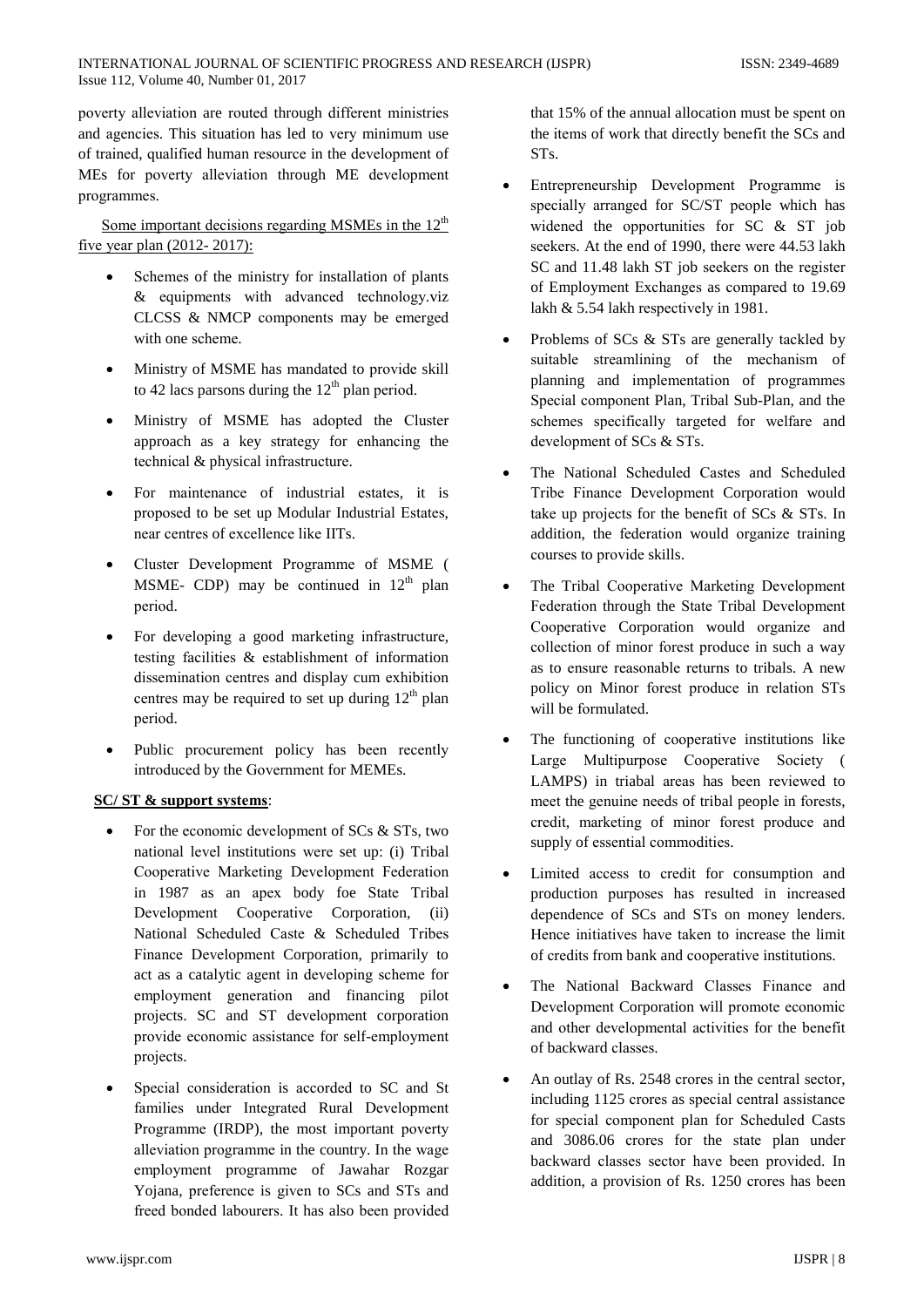INTERNATIONAL JOURNAL OF SCIENTIFIC PROGRESS AND RESEARCH (IJSPR) Issue 112, Volume 40, Number 01, 2017

> made for special central assistance to tribal subplan.

- SC entrepreneurs may avail special loans under Venture Capital Fund. It is to boost entrepreneurship among SC who constitute 16.62% of India's total population. It was launched with minimum funds of Rs. 200 crore. Any entrepreneur belonging to SC community can get financial support upto Rs. 15 crore for a period of 6 years.
- During 2015-16 budget, finance Minister Sri Arun Jaitley announced the introduction of Pradhan Mantri Mudra Yojana. Prime Minister Narendra Modi launched the scheme on  $8<sup>th</sup>$  April, 2015. Under this scheme micro  $\&$  small business sectors (including SC/ST entrepreneurs) can avail upto Rs. 10 lakh.
- PM Narendra Modi launched the "Stand up Scheme" specially for SC/ST & women entrepreneurs. Under this, they can avail loan of Rs. 10 lakh to 1 crore, repayable upto 7 years.
- Government has allocated Rs. 500 crore for  $SC/ST$  & women under stand up scheme and it will also set up national hub in the Ministry of MSME in partnership with industry associations to provide professional support to SC/STs during Union Budget 2016-2017 in parliament.

## Critical review of Public Policy support for Micro **Enterprises & SCs/STs:**

The study indicates gaps in micro enterprise promotional activities. Problems such as access to finance, technology up gradation and transfer, market, lack of entrepreneurship and skilled man-power, human resource development efforts. entrepreneurship training. management training, government agencies administration hurdles, power supply, infrastructure facilities, raw material availability, forward and backward linkages, appropriate interventions, innovations, creativity, anchor industries support to micro enterprises etc. For the indentified problems many schemes, technology development institutes, market development schemes and agencies, entrepreneurship development institutes, skill development institutes and programmes, simplification of administrative procedures and single window facilities, incentives and concessions in the form of cash and kind, industrial areas and estates, finance and micro finance schemes, cluster development programme, industrial associations to address problems, welfare schemes for artisans, labour laws etc, are in place the form of policy support and special poverty alleviation programmes. However, there is a missing link to achieve the objectives of developing micro enterprises in the form of single point delivery delivery mechanism. Micro enterprises get very minimum support and benefits of MSME or Industrial policies. All the support existing today in MSME policies is accessible to small and medium enterprises more easily because of their eligibility, capacity and entrepreneurship quality.

Micro enterprise can be established for selfemployment or by an entrepreneur who provides jobs to people or as self-employment or by an entrepreneur who provides jobs to people or as self-employment for himself. As per the MSMED Act, the investment in each micro enterprise may vary from '1 lakh to 25 lakh' in case of manufacturing and 10 lakh in case of service enterprises. On an average micro enterprise investment is on the lower side. For a micro enterprise, policy support may be of little use or less accessible as visiting thr district offices to avail the benefits may not be applicable or useful for most of the ME irrespective of their location. For example, incentives for pollution control, provident fund contribution, tax benefits, export incentives, getting the ISO certificate so on and so forth.

There are a good number of both central and state government programmes for SCs and STs to support the development of MEs. But to use or implement the different policies and its schemes there is need for a reliable delivery mechanism. The entrepreneur has to approach different agencies and offices mostly at district level. The offices should reduce the complicated paper work which makes it difficult for MEs to get the benefit of the policies. Generally SC/ST entrepreneurship is deficient in business management knowledge as majority of them did not have business background or got management/ commerce education. Business education should be made available to backward class students in the region. Through self-help groups rural EDPs should be organized for scheduled castes and scheduled tribes in rural areas. It is also needed to introduce a new education system based on practical experiences and business orientation. The need of the hour is to bring the poorest of the poor in the national stream and give them the fruits of economical development by facilitating their participation in economic activities i.e. entrepreneurial activities. Attention is also needed to be given on providing proper information to the applicants of the schemes of assistance so that they are able to avail adequate assistance without any hassles and start up their activities without further delays. In order to give the benefits of the schemes to the beneficiaries and develop entrepreneurship among them, the implementing agencies should give wider publicity to the schemes and also prohibit strictly the middlemen.

Social discrimination has been a stimulating block in the process of entrepreneurship development among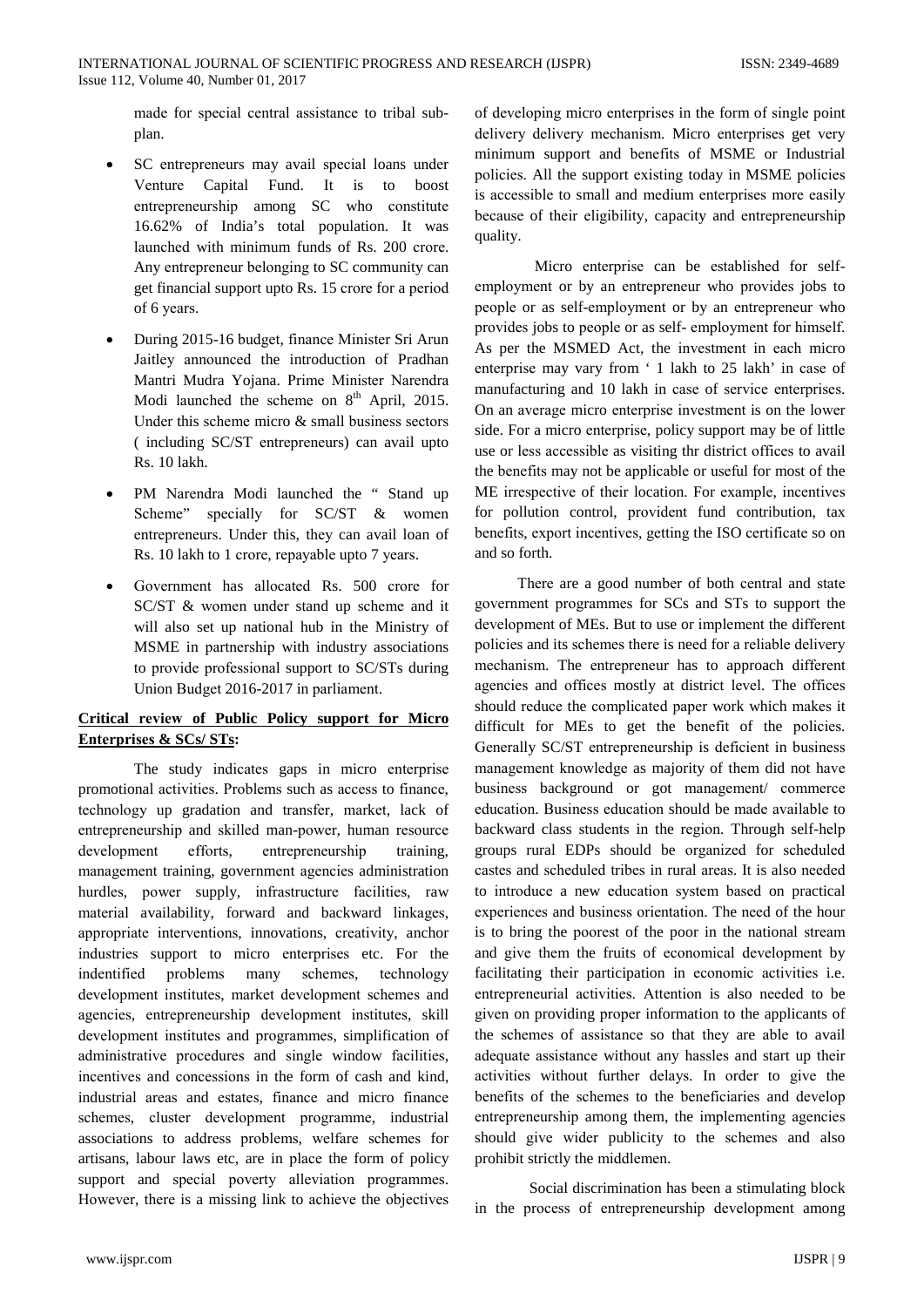weaker section of our society. Any type of discrimination i.e. based on caste, creed or religion must be rooted out. It may be strongly recommended that the banks and financial institution should not stress on security in case of genuine weaker section entrepreneurship as they hardly posses any property to offer it as security. Social banking still is needed for assisting poor artisans, craftsman and small entrepreneurs. One of the major problems before SC/ST entrepreneurs is the marketing problem. It may be suggested that the MSSIDC should provide raw material to small enterprises run by SC/ST entrepreneurs and also assist in marketing their finished products. The government should give priority to these enterprises in its purchase programme.

#### VIII. **DISCUSSION**

For the problems of MSMEs, programmes and support systems have been designed. Micro enterprises (which comprise poverty alleviation activities also) find it difficult to make use of the programmes/ schemes discussed above. The programmes/ schemes are nonoperative by the district or taluk level offices and officers. Many a times, in district offices the culture of giving 'Bribe' to the officers, is seen to be continued, and therefore in that case who are unable to give bribe to the officials, get negative responses or delayed services. So the bureaucratic structure of the offices should be changed and also red-tapism should be minimized. Hence practically many issues which get importance in policy guidelines need specific strategic approach to achieve the intended impact.

#### IX. **CONCLUSION**

For the development of micro enterprises a dedicated delivery mechanism needs to be worked out. There is need for demarcation of the role of each agency based on the capacity and outreach of each organization. The partner or support agency need not be the implementing agency. Due to the structure, capacities, objectives, of the each organization, the enterprise creation efforts at grass- root level differ. A backward region is mostly tradition bound and the behavioral pattern is complex, not conducive enough for developing new lines of production, other than the ones with which people are familiar over decades. Under such circumstances, a mere passive role by development agencies is inadequate to overcome the hurdles and trigger off a process of industrialization by promoting new lines of manufacturing activities. The involvement and intervention of the Government should be deeper. The commitments of the development agencies should be genuine, supported by adequate expertise, initiative and finance. There should be adequate provision for an effective support system and greater encouragement to SC/ST entrepreneurs to participate in the process. Without adequate incentives and

practical assistance, local participation would continue to be weak and far between, especially when the local entrepreneurs in a backward state that too in rural areas are very scarce.

At the conclusion part it is needed to be mentioned that, "it should be the moral responsibility of the society and Government as a whole to encourage this community people for the production of items in the form of use, design, skill development and finance to generate rural employment, use of barren lands and moreover, ecoenvironmental friendly application & attitude of a community business for sustainability".

#### **LIST OF REFERENCES** X.

- [1] Aflobi. A, "The effect of entrepreneurship on economic growth & development in Nigeria", International Journal Of Development and Economic sustainability.
- [2] Ahmed Z. T. Entrepreneurship- An exercise in Human Resource Development, National Seminar, Need for Entrepreneurial Education in the changing scenario. March.2005.
- [3] Baishay. P, The Role of Small and Cottage Industries-A case study in Kamrup District of Assam. (Unpublished) 1986.
- [4] Bannur B. C and N. I. Mulla, "*Industrial Sickness in SSIs*: Empirical Study". Southern Economist An November, 2002, p-13
- [5] Bansal S.K.. Financial Problems of Small scale Industries. 1992
- [6] Borah, A.C. Entrepreneurship Development in NE India, Some short coming and suggestions, National Seminar on Entrepreneurship(IIE) Gauhati-2000
- [7] Borua, M. Jayanta, Cultural Impact on Economic Development of Assam. Prantik, Gauhati-2000, vol-19,p-18
- [8] Boruah. A, Role of Indian Institute of Entrepreneurship (IIE) Guwahati in the Development of Entrepreneurship in the NER Region.1982.
- [9] Carree, M. A, & Thurik, A. R, "The impact of Entrepreneurship on economic growth", Chapter 20.
- [10] Chopra .R.K. Office Management, Himalaya Publishing House, 1983, p-2
- [11] Dagar. Inderjeet, Personal Problems and Its Management in SSI. Deep and Deep Publications. New Delhi, 1993
- [12] Dahiwale S.M. 1986. Occupational mobility among the persons from untouchable sastes in Kolhapur city.pp. 178 (unpublished thesis).
- [13] Datt Ruddra and Sundaram K.P.M, Indian Economy, S.Chand & Company Ltd. New Delhi-1993, p-53
- [14] Dey. N.B, Small Scale Industries in Cachar District- Their Problems, Prospects and Growth (Unpublished) 1980.
- [15] Finnegan. G (1999), " Micro and small Enterprise development & poverty Alleviation in Thailand", Working paper 4: Financial Support for Micro and Small Enterprises in Thailand.
- [16] Goswami. P.C, Small Scale Industry Development (NISIET) Guwahati, 1985.
- [17] Harold Koontz, Management, A Global Perspective, McGraw Hill Book comp, Singapore.1993,p-4